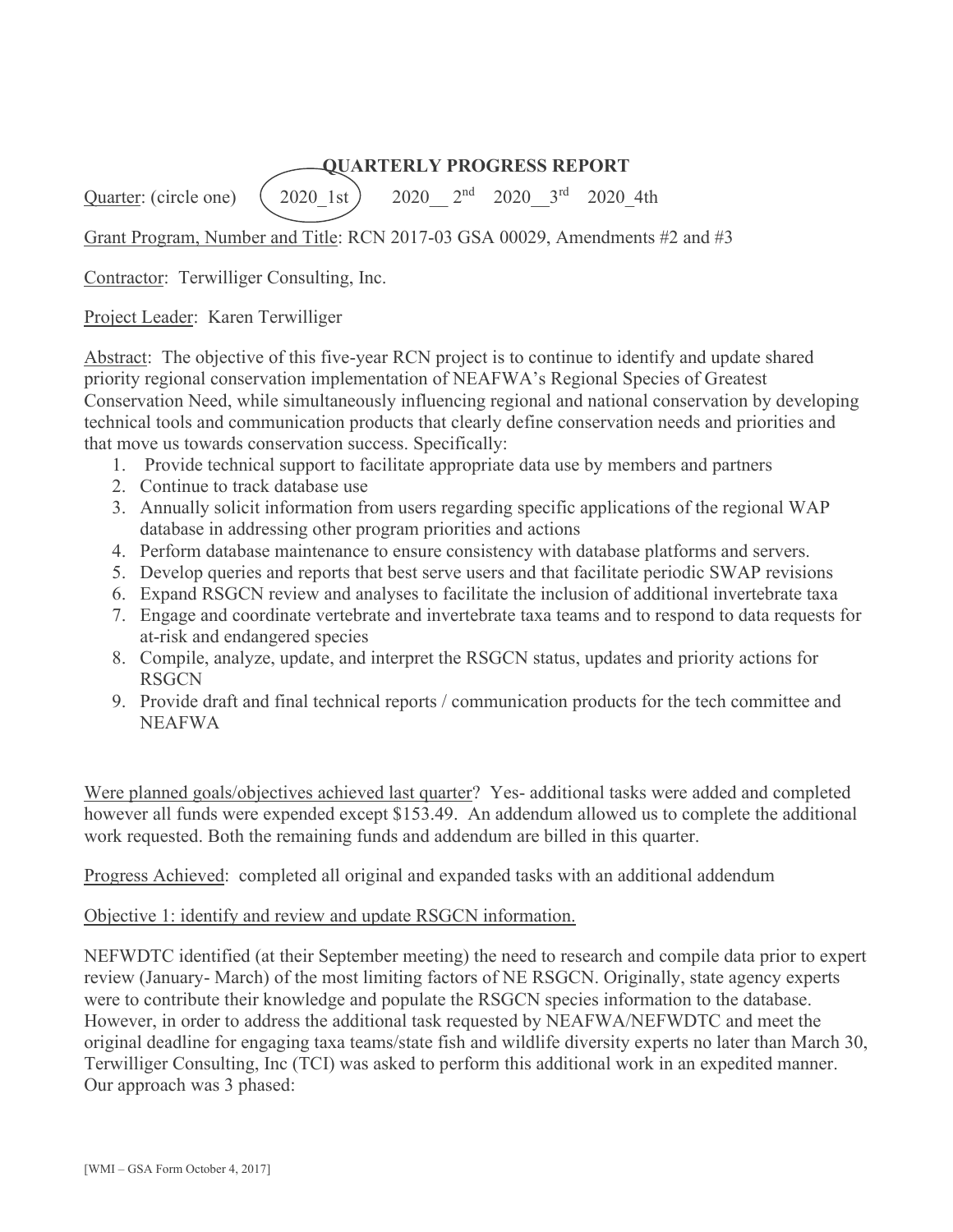**1-Design and development of the process, data fields and database module**: The Northeast State Wildlife Action Plan Database (Database) was enhanced to capture priority aspects of food, reproduction, mortality, and habitat. Monitoring protocols and data gaps were also captured, to identify conservation action goals that address concerns across many taxonomic groups.

**2- Literature search and data entry**: TCI conducted a literature search of best available key scientific taxonomic references (including NatureServe, SWAPs, State and Federal Listing documents, taxonomic literature, etc.). The newly designed data tables and fields were used to capture this additional, current information. TCI prepopulated all RSGCN vertebrate species worksheets from October through January to prepare and format the data for taxa teams. TCI used the Northeast State Wildlife Action Plan Database and available scientific literature to identify specific habitat features required by RSGCN; proximate population threats to RSGCN, and applied research and monitoring needs for RSGCN that will advance practical regional conservation for RSGCN.

**3-Taxa team review:** Taxa expert lists were updated with new agency staff from 13 states and DC. Teams were assembled comprised of a representative from each state for the following taxa:

- · Mammals
- · Birds
- · Herpetofauna
- · Freshwater and Anadromous fish
- Crayfish
- Freshwater Mussels

From January 1- March 31, we set up and conducted taxonomic expert reviews for each vertebrate and selected invertebrate taxa. This review entailed the following steps:

- 1. Contacting state agency staff to update expert lists
- 2. Assembling experts form all 14 states/district
- 3. Sending invites and instructions in January
- 4. Setting up doodle polls and webinars
- 5. Assembling data to send to experts with prepopulated data and detailed instructions
- 6. develop survey monkey survey and analysis to capture expert input
- 7. Prepare PPT to present and lead team
- 8. Conduct webinar (1.3/4 hrs- 3 hrs each), facilitate
- 9. Record al input audio and written notes
- 10. Incorporate notes and new data into access database
- 11. Develop a report for each call summary
- 12. Sed report to taxa team for corrections/additions
- 13. Incorporate results into report to NEFWDTC
- 14. Synthesize data
- 15. Develop list of proposed RSGCN
- 16. Develop list of critical research, monitoring, and conservation needs
- 17. Develop draft report for NEFWDTC

The assembled information was presented to Taxonomic Review Teams composed of state fish and wildlife agency staff and academic or NGO partners identified through the Northeast Fish and Wildlife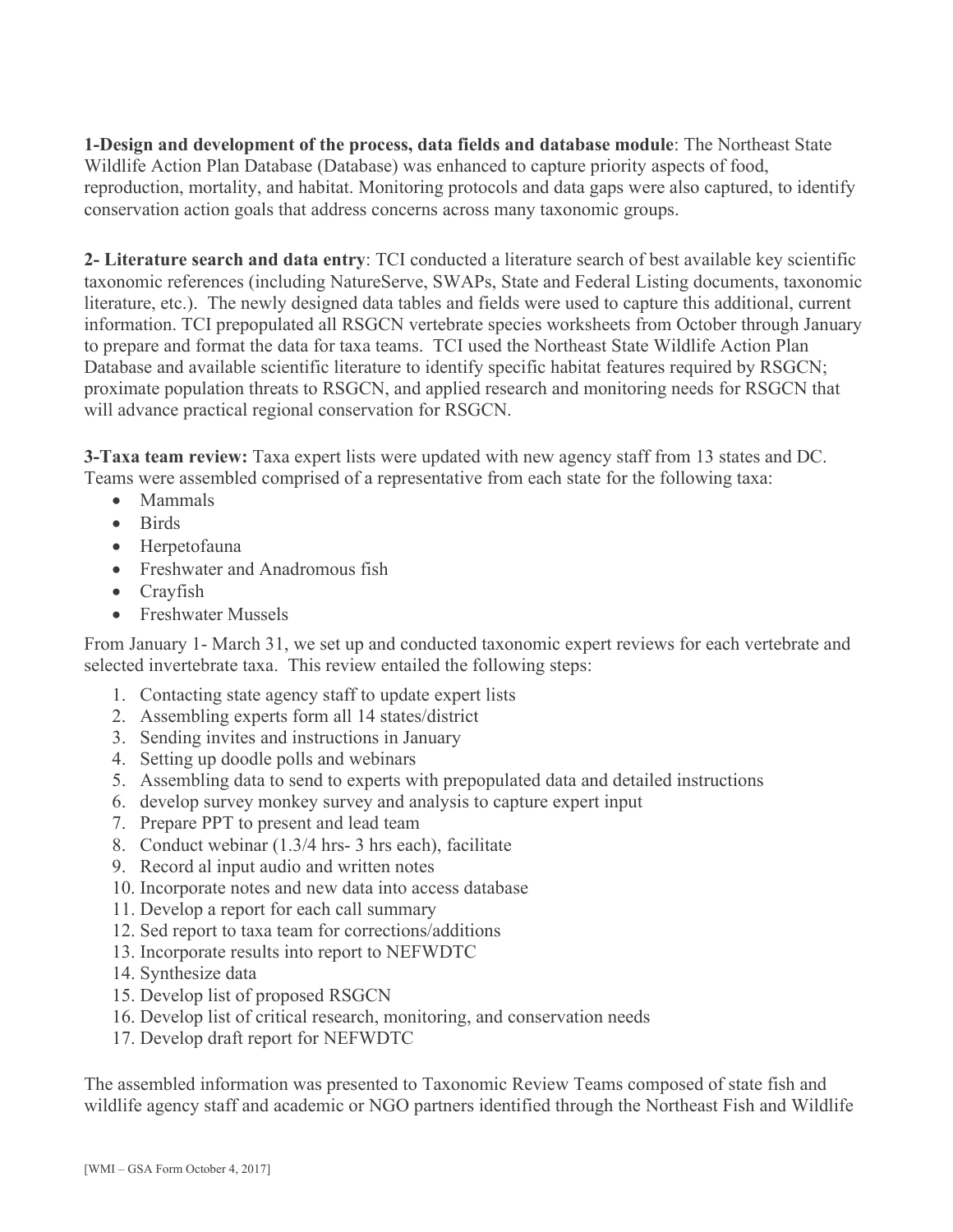Diversity Technical Committee (NEFWDTC). Taxa teams were sent a project briefing, instructions in December and their prepopulated files for their taxa in January.

TCI scheduled and facilitated Taxonomic Team email and webinar participation throughout the review process. Taxonomic Teams were guided through the review of information for accuracy and omissions and asked to provide additional expert recommendations for actions and needs. Teams provided their written comments, which TCI compiled, organized and created a presentation to lead team discussion. Final compilation was distributed back to the teams to prepare for the team discussion webinar.

TCI scheduled team webinars and presented all summary/new information and led each team to consensus on each item that required discussion and informed consent. The taxa team review was conducted from January-March and allowed experts throughout the region to contribute additional details or discuss differences in species' requirements across the region. TCI captured all discussion by the Taxonomic Teams, compiled all recommended corrections and additions.

This quarter we coordinated with NEFWDTC and SWAP coordinators on the January, February and March webinars/conference calls to provide project updates. We are following up on the feedback provided by the NEFWDTC at their annual meeting. We have populated the new data fields over this quarter and sent to the taxa teams 2/13-31/19 so they can be engaged over the winter (non-field work season). Taxa Team Webinars were scheduled for January, with doodle polls sent to set up follow up February meetings.

We worked with state fish and wildlife biologists and SWAP coordinators to improve the classification and description of habitat requirements for RSGCN continued. Data sources have been compiled and used to prepopulate the worksheets for each vertebrate taxa and selected invertebrate taxa.

We planned an additional 2020 symposium to highlight the RSGCN/RCN projects similar to the April 2019 NEAFWA annual meeting to provide updates and communication on the broad array of effective regional projects. We worked with key RCN PIs to highlight key taxa and geographic priority projects and organized the NEAFWA Symposium to focus on RSGCN efforts regionwide. The conference was canceled, but we organized a follow up webinar to discuss next steps and advance the symposium information dissemination.

# **Summary report provided to NEFWDTC on Northeast RSGCN: key limiting factor Themes**

Regional Species of Greatest Conservation Need (RSGCN) List update

The RSGCN list is maintained by the Northeast Association of Fish and Wildlife Agencies' (NEAFWA) Northeast Fish & Wildlife Diversity Technical Committee. **The purpose of this non-regulatory regional list is to provide focus, resources, and collaboration to secure species of mutual conservation concern (and their habitats) for current and future generations in the northeast.** The list includes vertebrate and invertebrate Species of Greatest Conservation Need (SGCN) from State Wildlife Action Plans in the NEAFWA planning geography (Maine to Virginia, including D.C.). Northeast RSGCN are species for which the region has stewardship responsibility due to high conservation concern and/or populations that are centered in the Northeast Region. The list is updated every 5 years to support focused action on high priority northeast species by the NEFWDTC, development of SWAPS, and conservation planning and implementation by state fish and wildlife agencies and their partners.

**The objective of this year's effort was to identify key limiting factors impacting Northeast RSGCN.** NEFWDTC

identified the need for current data and expert review of the most limiting factors of NE RSGCN. To accomplish this, a system for documenting key limiting factors was developed, populated, and reviewed. Results are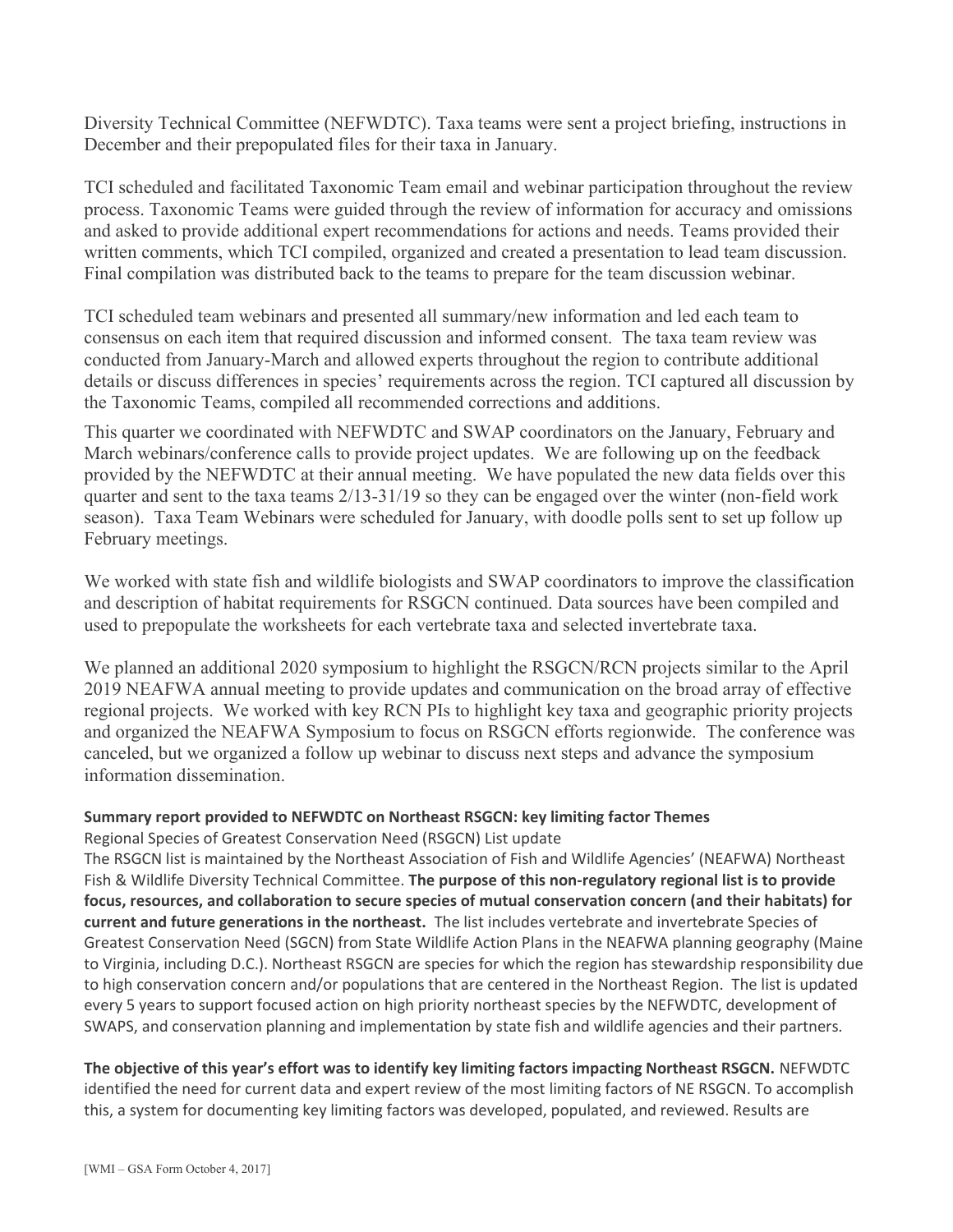summarized below and detailed information for these factors and others is available for all RSGCN, referencing over 350 publications.

Approach

**Design and development of the process, data fields and database module**: The Northeast State Wildlife Action Plan Database (Database) was enhanced to capture priority aspects of food, reproduction, mortality, and habitat. Monitoring protocols and data gaps were also captured, to identify conservation action goals that address concerns across many taxonomic groups.

**Literature search and data entry**: TCI prepopulated RSGCN worksheets using the database and the best available scientific literature to identify specific habitat requirements of RSGCN, proximate population threats to RSGCN, and applied research and monitoring needs for RSGCN that advance practical regional conservation for RSGCN.

**Taxa team review:** TCI managed and facilitated over 100 taxonomic experts during a six-month review process for each of the following taxa: Mammals, Birds, Herpetofauna, Freshwater, Anadromous, and Marine Fish, Crayfish, and Freshwater Mussels.

Results and Outcomes

Taxa teams identified 47 additional species which may meet RSGCN criteria and will discuss these species as part of the 5-year comprehensive review in 2022. The NEFWDTC is currently reviewing new research and monitoring needs for potential RCN funding. In the coming months, an updated database including this new information will be posted on the NEAFWA website. The new data will be available for use by state agency staff and their partners including USFWS at-risk species coordination. Results were compiled and synthesized and are summarized below.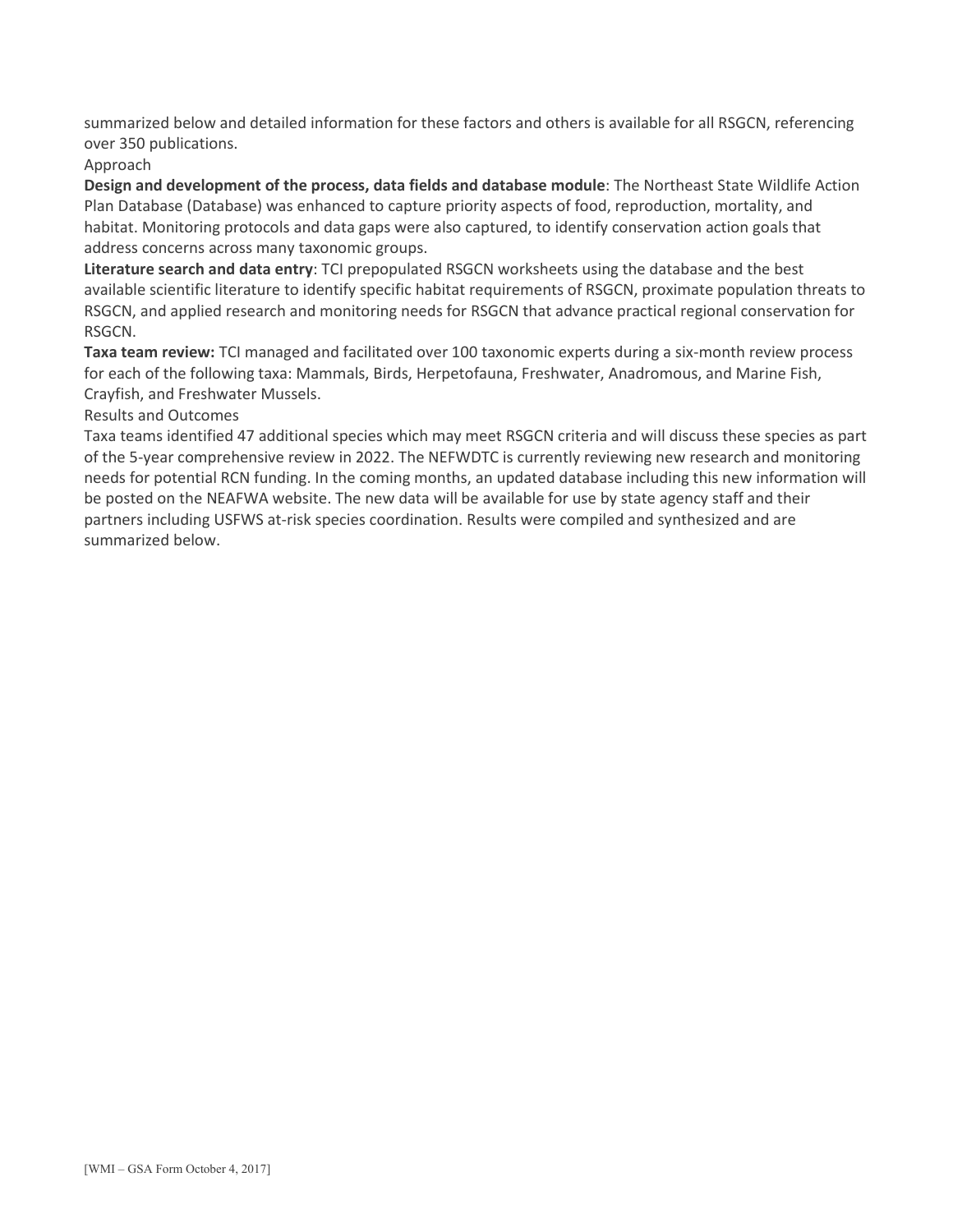#### Food

Very few RSGCN are known to be population-limited due to limited availability of food. However, 66% of vertebrate RSGCN rely primarily on invertebrates (Fig.1). Thresholds of food availability related to decline in terrestrial insect or aquatic invertebrate biomass are unknown. Taxa teams expressed concern about impacts of insecticides and other environmental pollutants (e.g. forest pest control and runoff into aquatic systems) with food resources as a primary exposure.

#### Toxicity

Pollution (including sedimentation from land and road chemical and nutrient runoff) of our diverse Northeast aquatic systems affects up to 75% of mussels, crayfish, fish, and amphibians. High water quality is a habitat requirement of Eastern Hellbenders (*Cryptobranchus a. alleganiensis*). Birds also have known vulnerabilities to oil spills and bioaccumulation of heavy metals. While toxicity is suspected as a cause of decline for terrestrial and aquatic species, in general this is considered a research need. For example, diamondback terrapins (*Malaclemys t. terrapin*) near JFK airport are currently being studied to learn about toxicity impacts, and several states noted impacts to SGCN from algal blooms in 2019.



Disease



*Figure 2. Spread of white nose syndrome (2005-present). credit: www.whitenosesyndrome.org*

White nose syndrome has caused precipitous population declines and continues to be a very serious concern for cave-hibernating bats (Fig. 2). Amphibians and reptiles have several known diseases with many confirmed positive tests, but population level impacts are still uncertain. West Nile virus has significantly affected some bird species but impacts to RSGCN remain unknown. Disease impacts to most aquatic crayfish, mussel, and fish taxa are unknown and baseline information is lacking in most RSGCN taxa. Climate change could affect disease impacts for RSGCN. Fungal diseases are expected to change with warmer and wetter conditions, as are insect born vectors for bacterial diseases. If climate change presents additional stresses to RSGCN they may also become more susceptible to disease. Genetic Diversity

Loss of genetic diversity becomes an independent threat for isolated populations or species with precipitous declines. Several of the cavedwelling bats, decimated by white nose syndrome, are now at risk due to loss of genetic diversity. Some populations of the New England Cottontail (*Sylvilagus transitionalis*), Eastern Spotted Skunk (*Spilogale putorius*), and Allegheny Woodrat (*Neotoma magister*) (Fig. 3) are known to be limited by genetic diversity. Six species of freshwater mussels and two species of crayfish are suffering from genetic diversity due to low abundance and isolated populations, as are several freshwater and anadromous fish species. Birds, which have greater dispersal capacity, are less affected by this threat, however Roseate



*Figure 3. Allegheny Woodrat (Neotoma magister). Credit: Alan Cressler*

Tern (*Sterna dougallii*) and Golden-winged Warbler (*Vermivora chrysoptera*) are at risk. Predation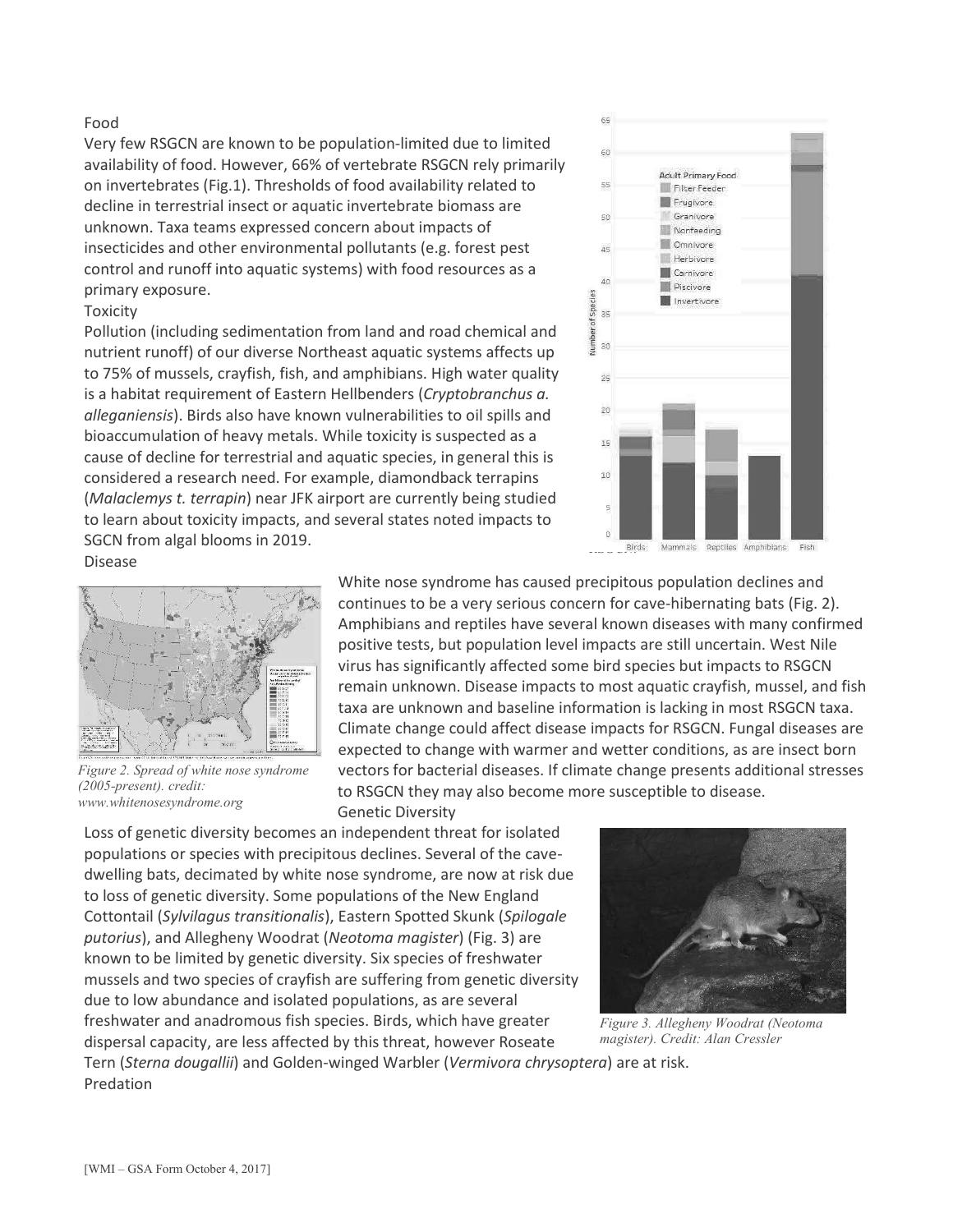Predation is a natural aspect of the food web however human activities can subsidize or cause imbalances in some taxa. Like loss of genetic diversity, predation can be an independent threat to the survival of a species when population declines due to other threats cross a threshold. Bird and turtle nests are commonly predated, and adult birds, rabbits, squirrels and other small mammals also have numerous predators. Some freshwater mussels may be experiencing compounded declines due to predation on the already small population. Several harvested fish species prey upon RSGCN fish (e.g. river herring, Blackbanded and Banded Sunfish (*Enneacanthus chaetodon* and *E. obesus*), Bluefish (*Pomatomus saltatrix*) and Winter Flounder (*Pseudopleuronectes americanus*)).

Take: Collection



*Figure 4. Alewives. Credit: Robert Bukaty|AP*

Several RSGCN taxa are still impacted by intentional collection or persecution. Freshwater turtle collection remains a concern, and because it is driven by global markets, collection effort and target species are extremely dynamic. Timber rattlesnakes and other snakes are still killed at rates that have population level consequences. Nearly all coastal and marine mammal and turtle species are affected by fisheries bycatch or vessel strikes. Many marine and anadromous fish species are also affected by over harvest. A lack of understanding about migration timing and routes (of migratory bats, birds, and marine fish) limits our ability to address or mitigate renewable energy impacts. Billions of larvae and juvenile fish

continue to be lost due to entrainment or impingement at dams and intakes (Fig. 4). Habitat

Habitat limitations and requirements were researched and discussed for all RSGCN. Across taxa, species associated with forest habitat are limited by the availability of suitable habitat and many are also limited by the condition of the habitat. For example, Spotted Turtles (*Clemmys guttata*) require forest habitat adjacent to wetlands, and development and fragmentation degrade these suitable habitats. Solar energy siting impacts habitat availability in a growing number of NE states. Meadow River Mudbug (*Cambarus pauleyi*) (Fig. 5) and Blue Crayfish (*Cambarus monongalensis*) require seepage wetlands which are lost when forests



*Figure 5. Meadow River Mudbug (Cambarus pauleyi) Credit: Zachary Loughman*

are logged. Species associated with coastal habitats including beaches and tidal marshes have long been imperiled by coastal development. Many species, including Saltmarsh Sparrow (*Ammodramus caudacutus*), Black Rail (*Laterallus jamaicensis*), and Dwarf Wedgemussel (*Alasmidonta heterodon*), are now also imperiled by sea level rise or associated saltwater intrusion.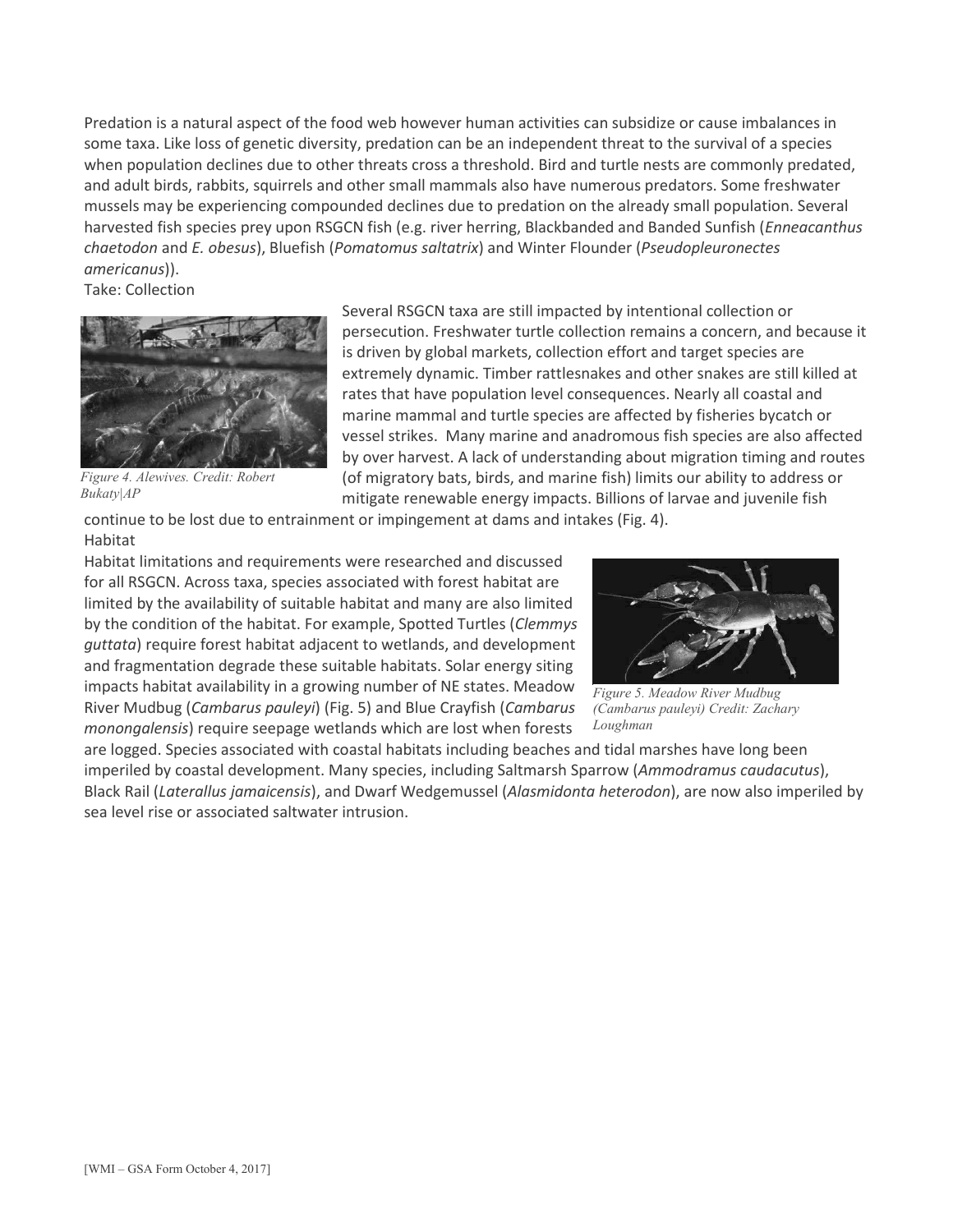#### Climate Change

Many aspects of climate change risk were documented. Over 100 RSGCN are likely to be impacted by climate change. Some need climate vulnerability assessments that could be accomplished efficiently for taxonomic groups such as amphibians relying on vernal pools, freshwater mussels, and hibernating bats. In general, over-wintering strategies need to be better understood as some species appear to have temperature-dependent inactive states which will change in the future (e.g. snakes emerging from dens on warm winter days). Most known impacts due to climate change relate to changes in habitat availability and condition as well as population dynamics.

- **Salamanders** are likely to be affected by changes in hydrology related to shifting quantity or timing of precipitation and evapotranspiration. They are also vulnerable to warming water temperatures.
- · Impacts to **birds** are primarily related to sea level rise and impacts include nesting success and food availability due to phenology changes (Fig. 6).
- **Fish** are affected by water temperature, ocean acidification, extreme precipitation or drought – with potential direct mortality, impaired health and fitness, impacts to food resources, and reproductive success.
- · Warming temperatures will cause shifting sex ratios for **reptiles** (Northern Diamondback Terrapins (*Malaclemys t. terrapin*) in Maryland recently reproduced 9:1 females:males (Fig. 7)) Reptiles may also be affected by changes in hydrologic regimes, and warming winter temperatures may cause shifts in brumation.
- · Concerns for **freshwater mussels, stoneflies, and crayfish** are primarily associated with the potential for scouring floods which have historically wiped out populations in northeast rivers, but also drought conditions which could expose mussels (Fig. 8).

In general, there is very little information projecting shifts in food



*Figure 6. Red Knot feeding on horseshoe crab eggs, Mispillion Harbor, DE. credit: Gregory Breese, USFWS*



*Figure 7. Northern Diamondback Terrapin (Malaclemys t. terrapin) credit: Eric Sambol*



*Figure 8. Dead mussels in the Clinch River, VA. credit: Meagan Racey, USFWS*

resources related to climate change with the exception of coastal impacts from sea level rise and warming ocean waters causing temporal mismatches with migration and shifting of upwelling currents with impacts for a wide range of species.

Objective 2: provide on-going technical support, and evaluation of use of regional Wildlife Action Plan database; We continued to track users regarding the regional SWAP database in addressing other program priorities and actions. Over additional users downloaded the database for use. Most users indicate that they are using it for grant applications and proposals in order to include the SGSN, key